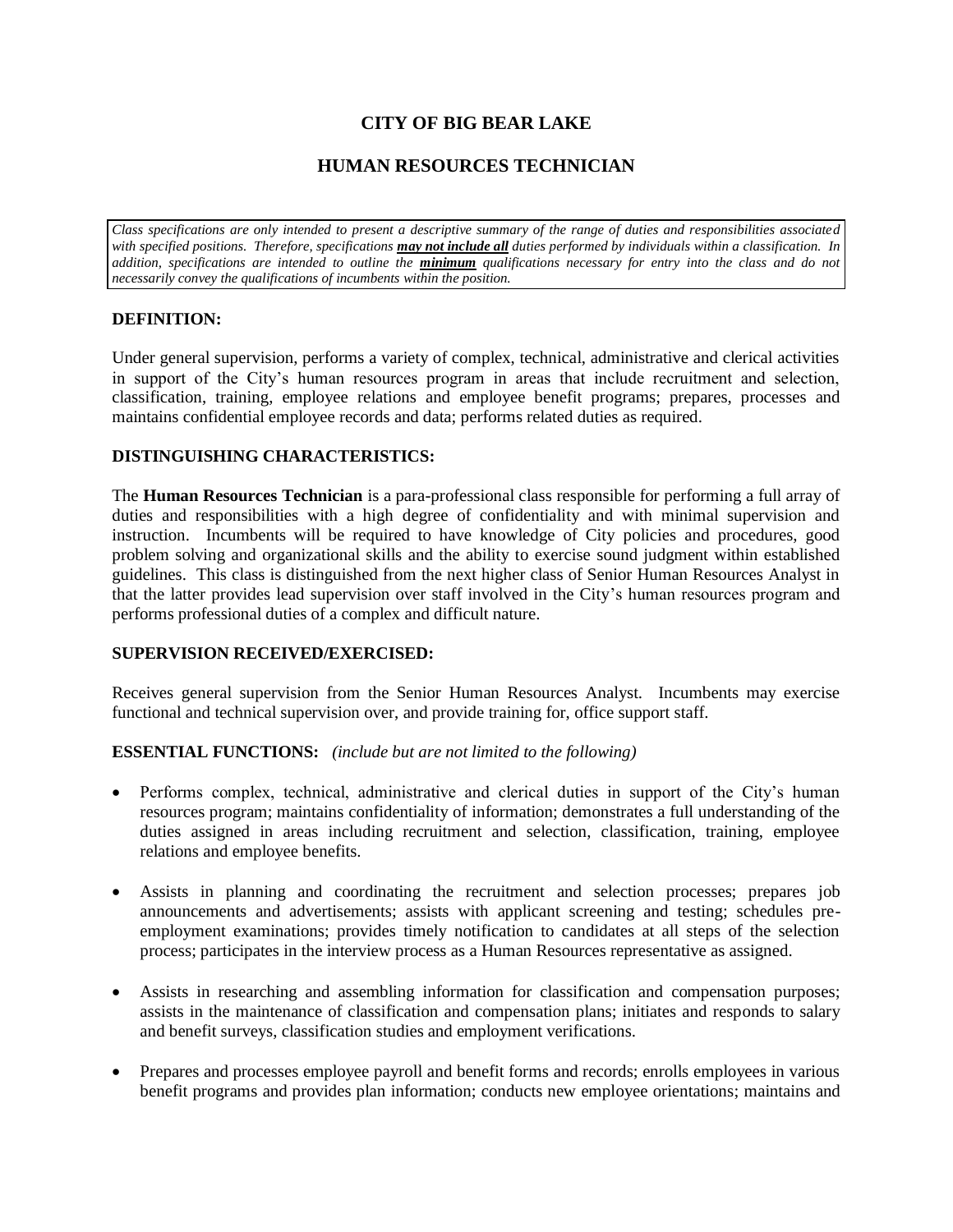# HUMAN RESOURCES TECHNICIAN

Page 2

updates confidential employee files, including payroll and benefit records; maintains confidential records such as applications, test results and related information; initiates and distributes COBRA notices to new and terminating employees.

- Maintains employee performance evaluation system; distributes evaluations and personnel action forms to managers and supervisors
- Assists in processing Worker's Compensation claims and provides claim related information.
- Serves as a resource and provides information to the public, other agencies and City staff requiring the use of judgment and the interpretation of a variety of policies, rules and regulations.
- Performs a variety of general office support duties; composes, types and proofreads letters and other documents; maintains automated and manual files and records; answers telephone and in-person inquiries; prepares periodic and special reports.
- Establishes positive working relationships with representatives of community organizations, state/local agencies and associations, City management and staff and the public.

# **PHYSICAL, MENTAL AND ENVIRONMENTAL WORKING CONDITIONS:**

Position requires prolonged sitting, standing, walking, reaching, twisting, turning, kneeling, bending, squatting and stooping in the performance of daily activities. The position also requires grasping, repetitive hand movement and fine coordination in preparing reports using a computer keyboard. Additionally, the position requires near and far vision in reading written reports and work related documents. Acute hearing is required when providing phone and personal service. The ability to lift, drag and push files, paper and documents weighing up to 25 pounds also is required.

Some of these requirements may be accommodated for otherwise qualified individuals requiring and requesting such accommodations.

**QUALIFICATIONS:** *(The following are minimal qualifications necessary for entry into the classification)*

# **Education and/or Experience:**

Any combination of education and experience that has provided the knowledge, skills and abilities necessary for a **Human Resources Technician**. A typical way of obtaining the required qualifications is to possess the equivalent of two years of increasingly responsible office support or technical experience in a human resources environment and 60 units of college level coursework in human resources related areas. Two years of additional qualifying experience may be substituted for 30 college units. Prior public sector experience is preferred.

# **License/Certificate:**

Possession of, or ability to obtain, a valid class C California driver's license.